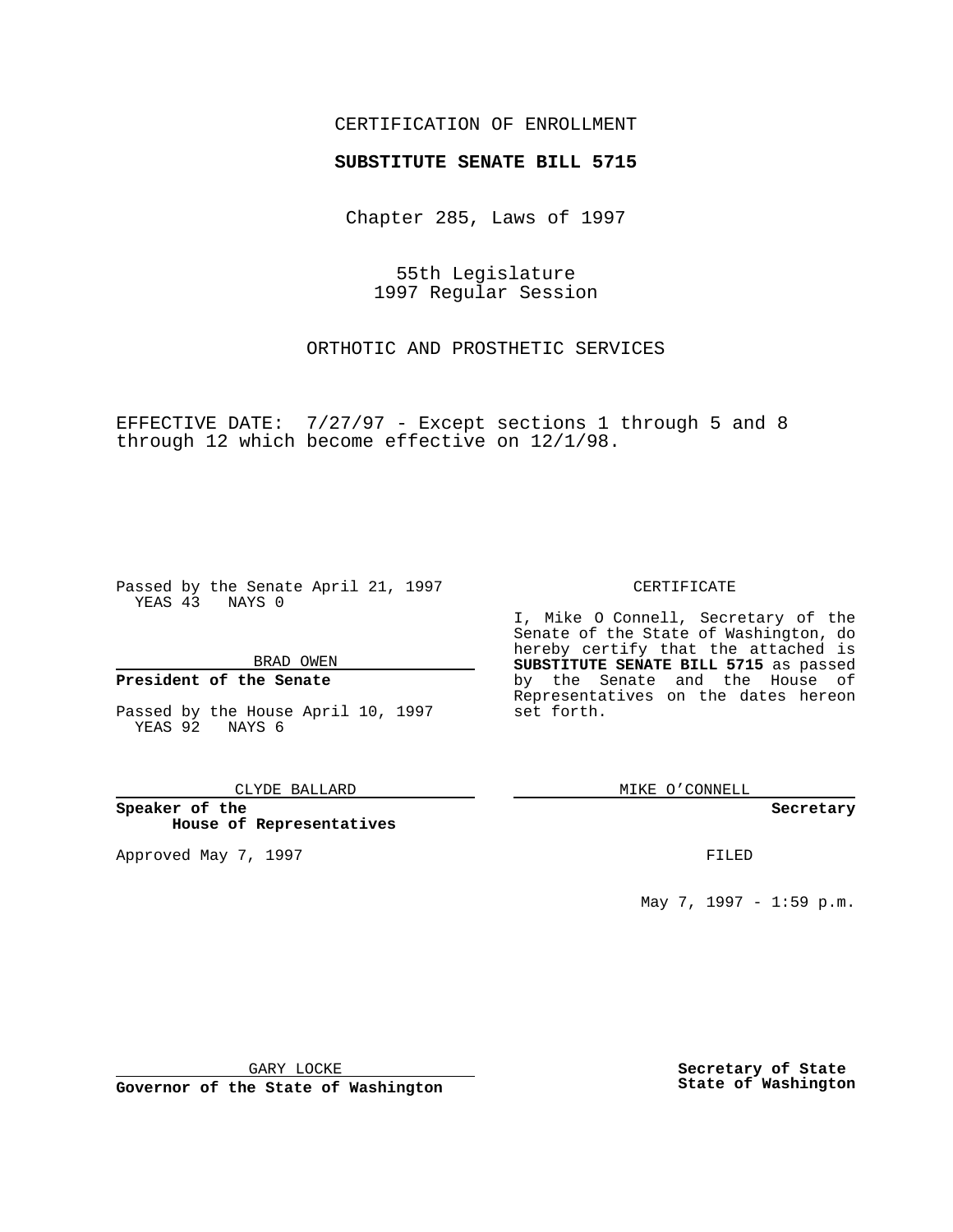## **SUBSTITUTE SENATE BILL 5715** \_\_\_\_\_\_\_\_\_\_\_\_\_\_\_\_\_\_\_\_\_\_\_\_\_\_\_\_\_\_\_\_\_\_\_\_\_\_\_\_\_\_\_\_\_\_\_

\_\_\_\_\_\_\_\_\_\_\_\_\_\_\_\_\_\_\_\_\_\_\_\_\_\_\_\_\_\_\_\_\_\_\_\_\_\_\_\_\_\_\_\_\_\_\_

AS AMENDED BY THE HOUSE

Passed Legislature - 1997 Regular Session

#### **State of Washington 55th Legislature 1997 Regular Session**

**By** Senate Committee on Health & Long-Term Care (originally sponsored by Senators Wood, Fairley, Franklin, Deccio and Winsley)

Read first time 03/03/97.

1 AN ACT Relating to orthotic and prosthetic services; reenacting and amending RCW 18.130.040; adding a new chapter to Title 18 RCW; creating a new section; and providing an effective date.

BE IT ENACTED BY THE LEGISLATURE OF THE STATE OF WASHINGTON:

 NEW SECTION. **Sec. 1.** It is the intent of the legislature that this act accomplish the following: Safeguard public health, safety, and welfare; protect the public from being mislead by unethical, ill- prepared, unscrupulous, and unauthorized persons; assure the highest degree of professional conduct on the part of orthotists and prosthetists; and assure the availability of orthotic and prosthetic services of high quality to persons in need of the services. The purpose of this act is to provide for the regulation of persons offering orthotic and prosthetic services to the public.

 NEW SECTION. **Sec. 2.** The definitions in this section apply throughout this chapter unless the context clearly requires otherwise. (1) "Advisory committee" means the orthotics and prosthetics advisory committee. (2) "Department" means the department of health.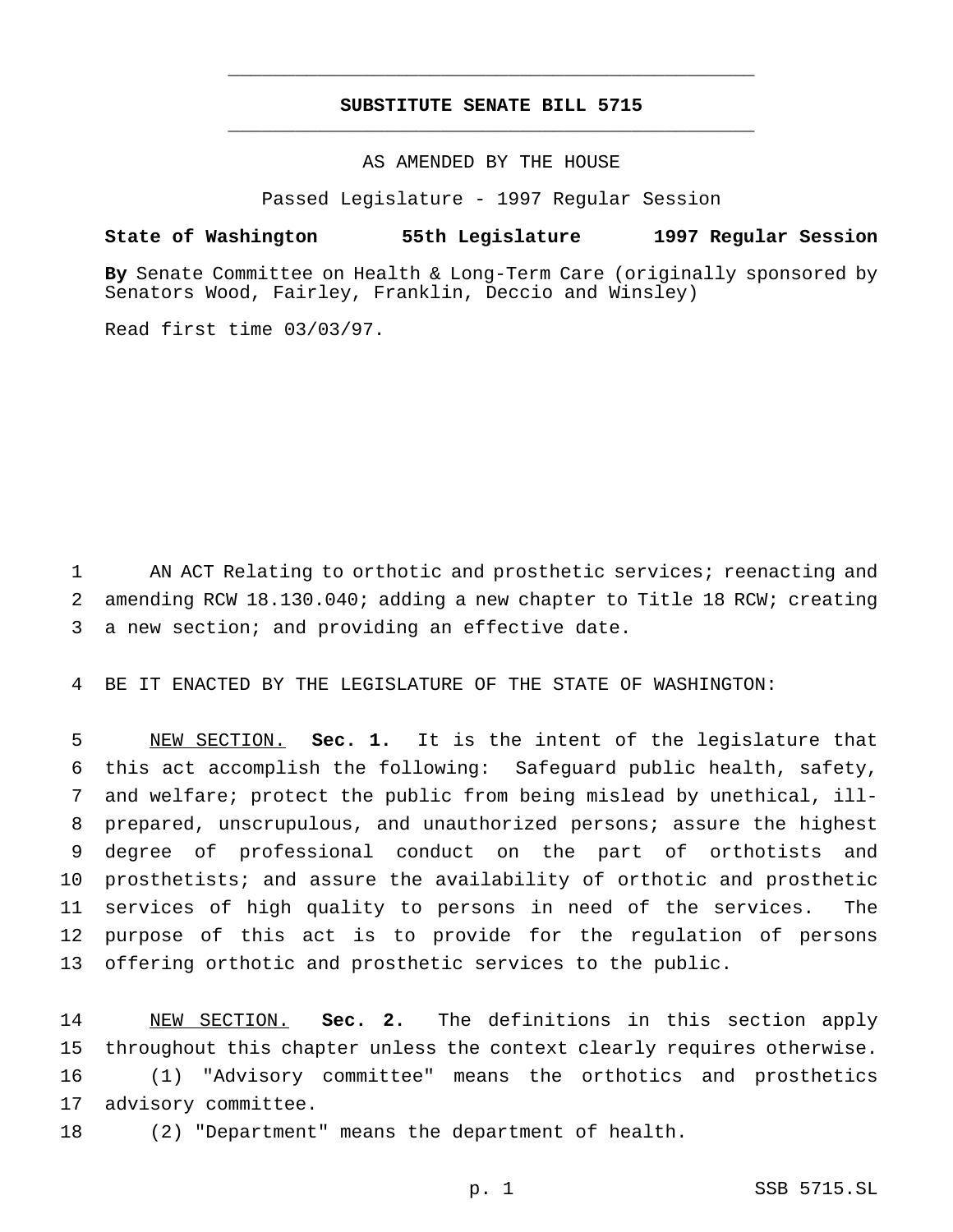(3) "Secretary" means the secretary of health or the secretary's designee.

 (4) "Orthotics" means the science and practice of evaluating, measuring, designing, fabricating, assembling, fitting, adjusting, or servicing, as well as providing the initial training necessary to accomplish the fitting of, an orthosis for the support, correction, or alleviation of neuromuscular or musculoskeletal dysfunction, disease, injury, or deformity. The practice of orthotics encompasses evaluation, treatment, and consultation. With basic observational gait and postural analysis, orthotists assess and design orthoses to maximize function and provide not only the support but the alignment necessary to either prevent or correct deformity or to improve the safety and efficiency of mobility or locomotion, or both. Orthotic practice includes providing continuing patient care in order to assess its effect on the patient's tissues and to assure proper fit and function of the orthotic device by periodic evaluation.

 (5) "Orthotist" means a person licensed to practice orthotics under this chapter.

 (6) "Orthosis" means a custom-fabricated, definitive brace or support that is designed for long-term use. Except for the treatment of scoliosis, orthosis does not include prefabricated or direct-formed orthotic devices, as defined in this section, or any of the following assistive technology devices: Commercially available knee orthoses used following injury or surgery; spastic muscle tone-inhibiting 25 orthoses; upper extremity adaptive equipment; finger splints; hand splints; custom-made, leather wrist gauntlets; face masks used following burns; wheelchair seating that is an integral part of the 28 wheelchair and not worn by the patient independent of the wheelchair; fabric or elastic supports; corsets; arch supports, also known as foot orthotics; low-temperature formed plastic splints; trusses; elastic hose; canes; crutches; cervical collars; dental appliances; and other similar devices as determined by the secretary, such as those commonly carried in stock by a pharmacy, department store, corset shop, or surgical supply facility. Prefabricated orthoses, also known as custom-fitted, or off-the-shelf, are devices that are manufactured as commercially available stock items for no specific patient. Direct- formed orthoses are devices formed or shaped during the molding process directly on the patient's body or body segment. Custom-fabricated orthoses, also known as custom-made orthoses, are devices designed and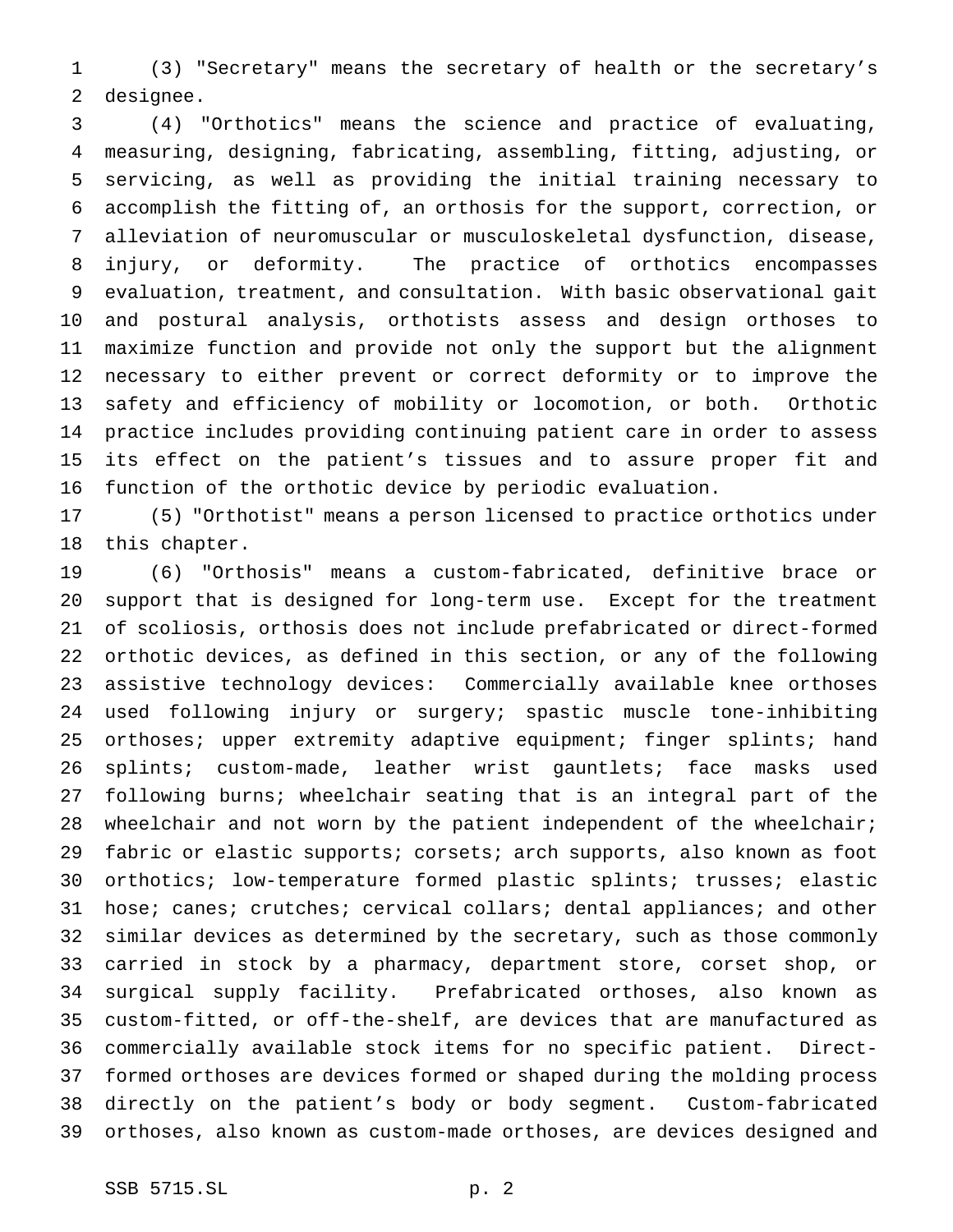fabricated, in turn, from raw materials for a specific patient and require the generation of an image, form, or mold that replicates the patient's body or body segment and, in turn, involves the rectification of dimensions, contours, and volumes to achieve proper fit, comfort, and function for that specific patient.

 (7) "Prosthetics" means the science and practice of evaluating, measuring, designing, fabricating, assembling, fitting, aligning, adjusting, or servicing, as well as providing the initial training necessary to accomplish the fitting of, a prosthesis through the replacement of external parts of a human body lost due to amputation or congenital deformities or absences. The practice of prosthetics also includes the generation of an image, form, or mold that replicates the patient's body or body segment and that requires rectification of dimensions, contours, and volumes for use in the design and fabrication of a socket to accept a residual anatomic limb to, in turn, create an artificial appendage that is designed either to support body weight or to improve or restore function or cosmesis, or both. Involved in the practice of prosthetics is observational gait analysis and clinical assessment of the requirements necessary to refine and mechanically fix the relative position of various parts of the prosthesis to maximize the function, stability, and safety of the patient. The practice of prosthetics includes providing continuing patient care in order to assess the prosthetic device's effect on the patient's tissues and to assure proper fit and function of the prosthetic device by periodic evaluation.

 (8) "Prosthetist" means a person who is licensed to practice prosthetics under this chapter.

 (9) "Prosthesis" means a definitive artificial limb that is alignable or articulated, or, in lower extremity applications, capable of weight bearing. Prosthesis means an artificial medical device that is not surgically implanted and that is used to replace a missing limb, appendage, or other external human body part including an artificial limb, hand, or foot. The term does not include artificial eyes, ears, fingers or toes, dental appliances, ostomy products, devices such as artificial breasts, eyelashes, wigs, or other devices as determined by the secretary that do not have a significant impact on the musculoskeletal functions of the body. In the lower extremity of the body, the term prosthesis does not include prostheses required for amputations distal to and including the transmetatarsal level. In the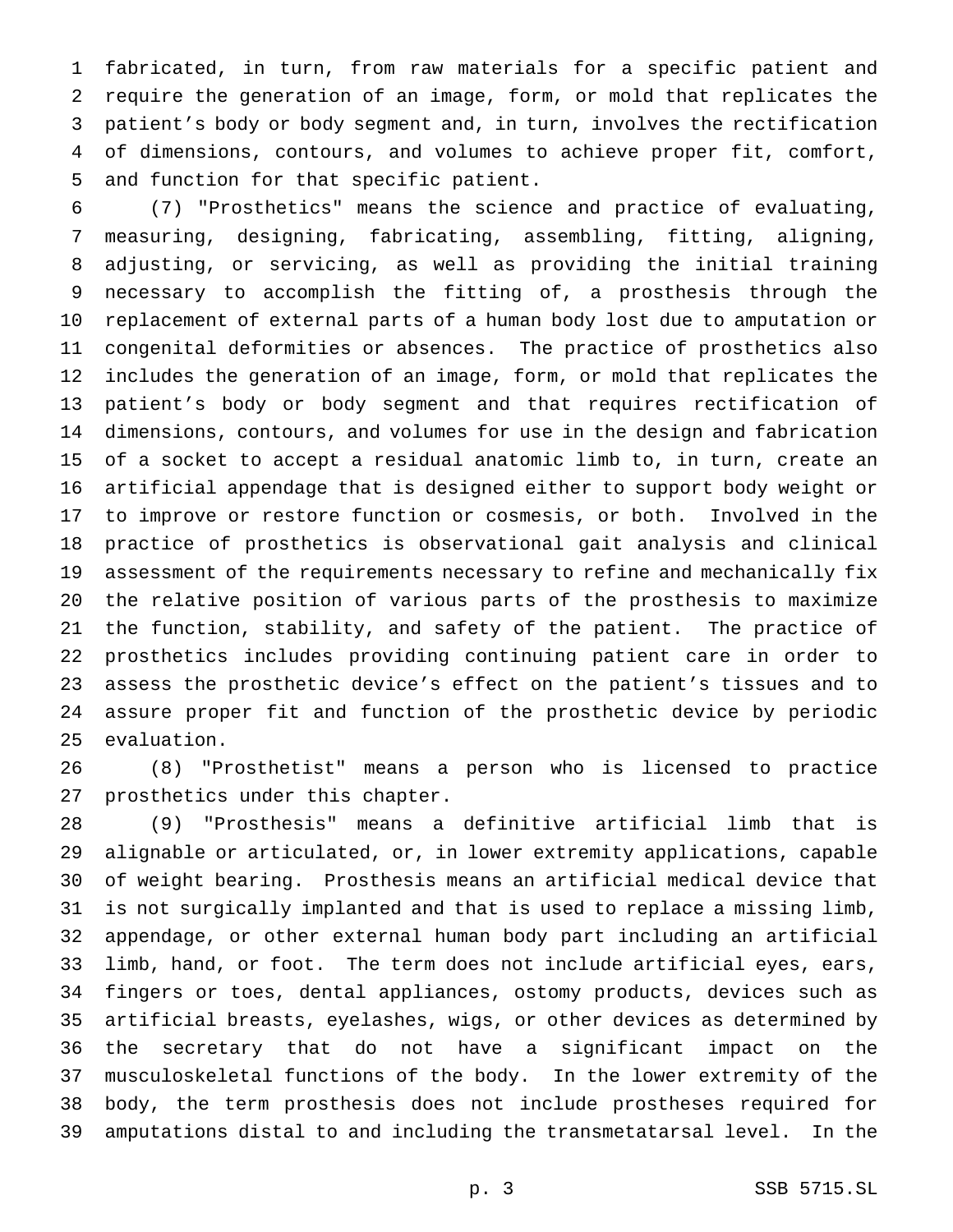upper extremity of the body, the term prosthesis does not include prostheses that are provided to restore function for amputations distal to and including the carpal level.

 (10) "Authorized health care practitioner" means licensed physicians, physician's assistants, osteopathic physicians, chiropractors, naturopaths, podiatric physicians and surgeons, dentists, and advanced registered nurse practitioners.

 NEW SECTION. **Sec. 3.** An orthotist or prosthetist may only provide treatment utilizing new orthoses or prostheses for which the orthotist or prosthetist is licensed to do so, and only under an order from or referral by an authorized health care practitioner. A consultation and periodic review by an authorized health care practitioner is not required for evaluation, repair, adjusting, or servicing of orthoses by a licensed orthotist and servicing of prostheses by a licensed prosthetist. Nor is an authorized health care practitioner's order required for maintenance of an orthosis or prosthesis to the level of its original prescription for an indefinite period of time if the order remains appropriate for the patient's medical needs.

 Orthotists and prosthetists must refer persons under their care to authorized health care practitioners if they have reasonable cause to believe symptoms or conditions are present that require services beyond the scope of their practice or for which the prescribed orthotic or prosthetic treatment is contraindicated.

 NEW SECTION. **Sec. 4.** No person may represent himself or herself as a licensed orthotist or prosthetist, use a title or description of services, or engage in the practice of orthotics or prosthetics without applying for licensure, meeting the required qualifications, and being licensed by the department of health, unless otherwise exempted by this chapter.

 A person not licensed with the secretary must not represent himself or herself as being so licensed and may not use in connection with his or her name the words or letters "L.O.," "L.P.," or "L.P.O.," or other letters, words, signs, numbers, or insignia indicating or implying that he or she is either a licensed orthotist or a licensed prosthetist, or both. No person may practice orthotics or prosthetics without first having a valid license. The license must be posted in a conspicuous location at the person's work site.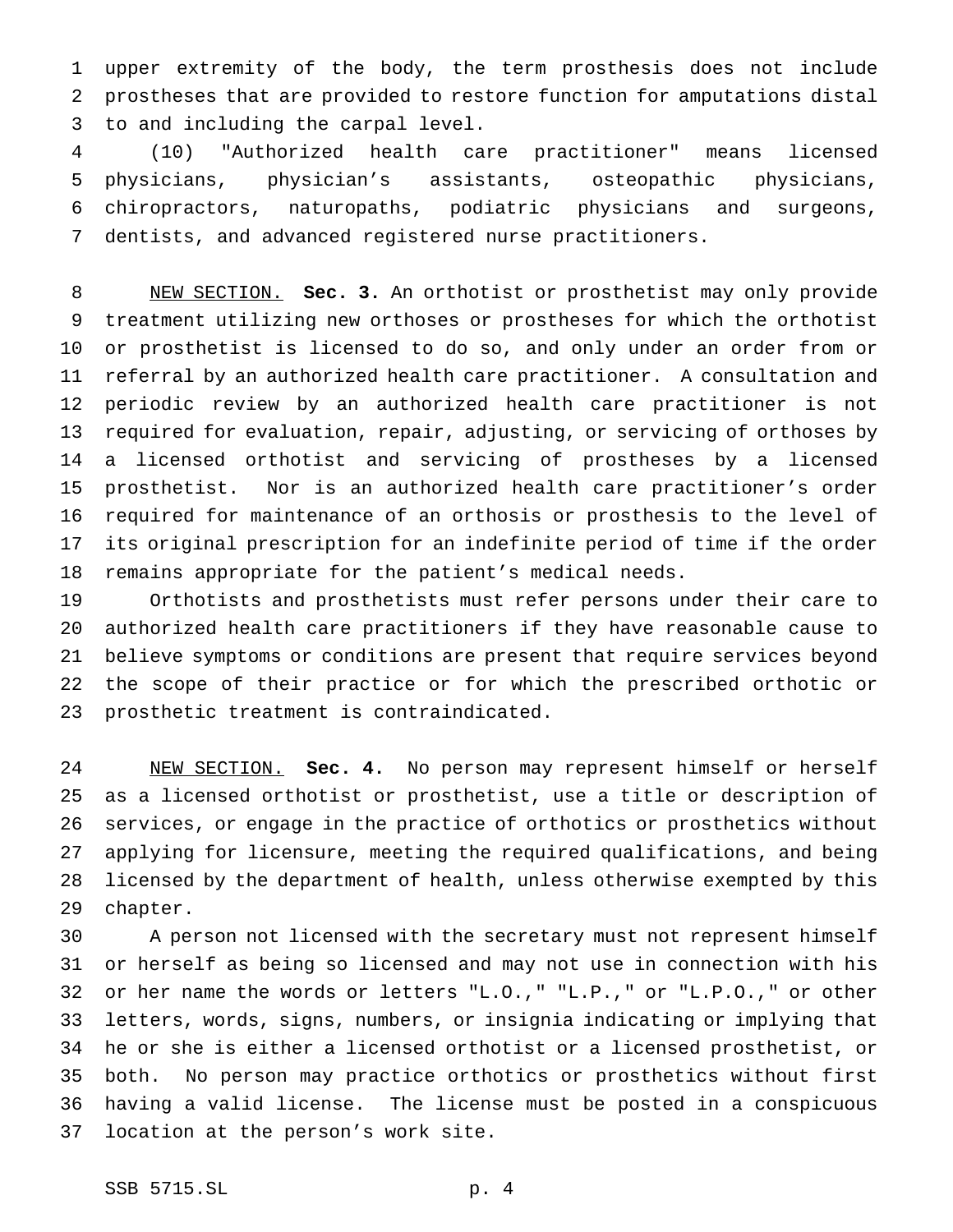NEW SECTION. **Sec. 5.** Nothing in this chapter shall be construed to prohibit or restrict:

 (1) The practice by individuals listed under RCW 18.130.040 and performing services within their authorized scopes of practice;

 (2) The practice by an individual employed by the government of the United States while engaged in the performance of duties prescribed by the laws of the United States;

 (3) The practice by a person who is a regular student in an orthotic or prosthetic educational program approved by the secretary, and whose performance of services is pursuant to a regular course of instruction or assignments from an instructor and under the general supervision of the instructor, if the person is designated by a title that clearly indicates the person's status as a student or trainee;

 (4) A person fulfilling the supervised residency or internship experience requirements described in section 8 of this act, if the activities and services constitute a part of the experience necessary 17 to meet the requirements of this chapter; or

 (5) A person from performing orthotic or prosthetic services in this state if: (a) The services are performed for no more than ninety working days; and (b) the person is licensed in another state or has met commonly accepted standards for the practice of orthotics or prosthetics as determined by the secretary.

 NEW SECTION. **Sec. 6.** In addition to other authority provided by law, the secretary has the authority to:

 (1) Adopt rules under chapter 34.05 RCW necessary to implement this chapter;

 (2) Establish administrative procedures, administrative requirements, and fees in accordance with RCW 43.70.250 and 43.70.280. All fees collected under this section must be credited to the health professions account as required under RCW 43.70.320;

 (3) Register applicants, issue licenses to applicants who have met the education, training, and examination requirements for licensure, and deny licenses to applicants who do not meet the minimum qualifications, except that proceedings concerning the denial of credentials based upon unprofessional conduct or impairment are governed by the uniform disciplinary act, chapter 18.130 RCW;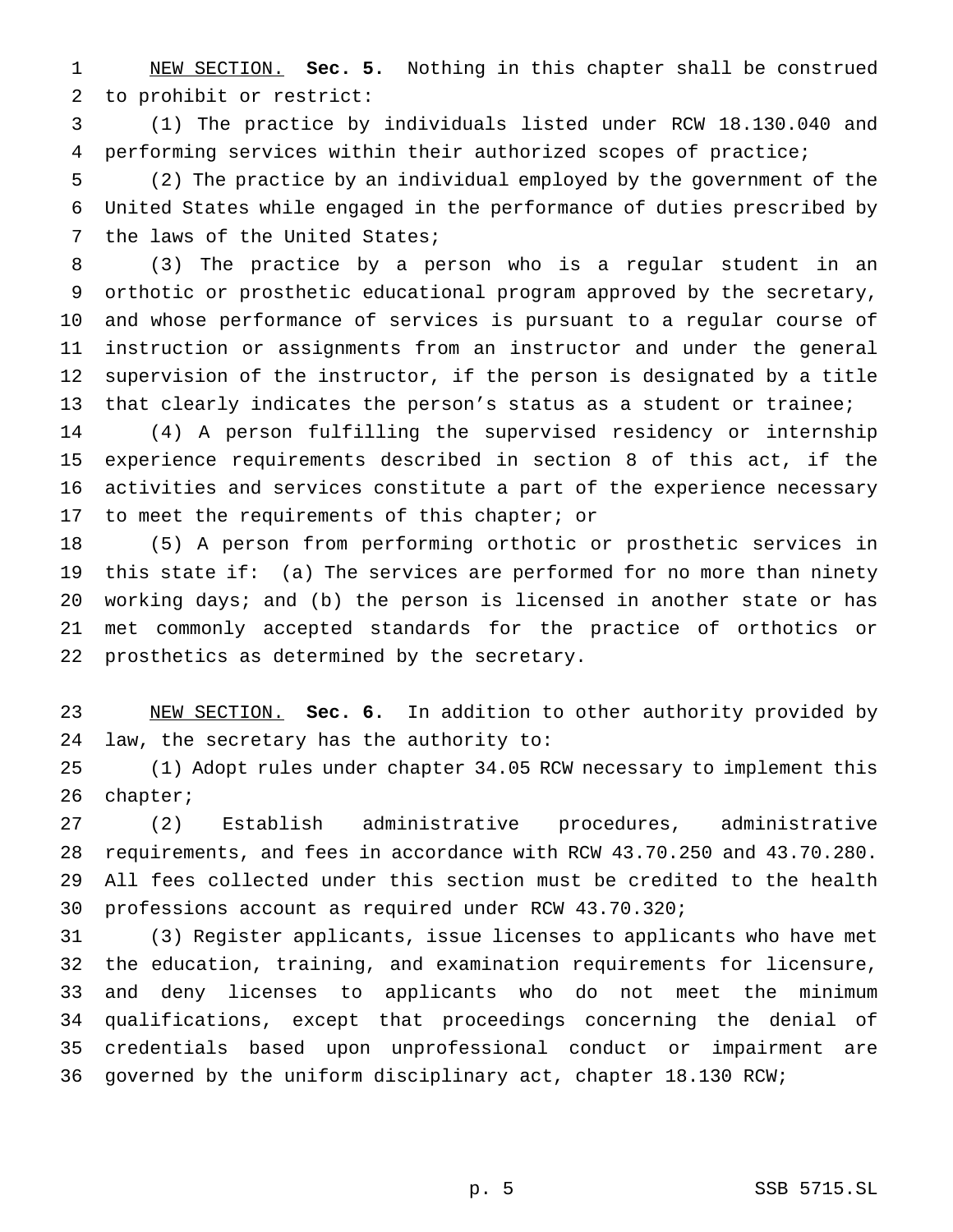(4) Hire clerical, administrative, investigative, and other staff as needed to implement this chapter and hire individuals licensed under 3 this chapter to serve as examiners for any practical examinations;

 (5) Determine minimum education requirements and evaluate and designate those educational programs from which graduation will be accepted as proof of eligibility to take a qualifying examination for applicants for licensure;

 (6) Establish the standards and procedures for revocation of approval of education programs;

 (7) Utilize or contract with individuals or organizations having expertise in the profession or in education to assist in the evaluations;

 (8) Prepare and administer, or approve the preparation and administration of, examinations for applicants for licensure;

 (9) Determine whether alternative methods of training are equivalent to formal education, and establish forms, procedures, and criteria for evaluation of an applicant's alternative training to determine the applicant's eligibility to take any qualifying examination;

 (10) Determine which jurisdictions have licensing requirements equivalent to those of this state and issue licenses without examinations to individuals licensed in those jurisdictions;

 (11) Define and approve any experience requirement for licensing; (12) Implement and administer a program for consumer education;

 (13) Adopt rules implementing continuing competency requirements for renewal of the license and relicensing;

 (14) Maintain the official department records of all applicants and licensees;

 (15) Establish by rule the procedures for an appeal of an examination failure;

 (16) Establish requirements and procedures for an inactive license; and

 (17) With the advice of the advisory committee, the secretary may recommend collaboration with health professions, boards, and commissions to develop appropriate referral protocols.

 NEW SECTION. **Sec. 7.** (1) The secretary has the authority to appoint an advisory committee to further the purposes of this chapter. The secretary may consider the persons who are recommended for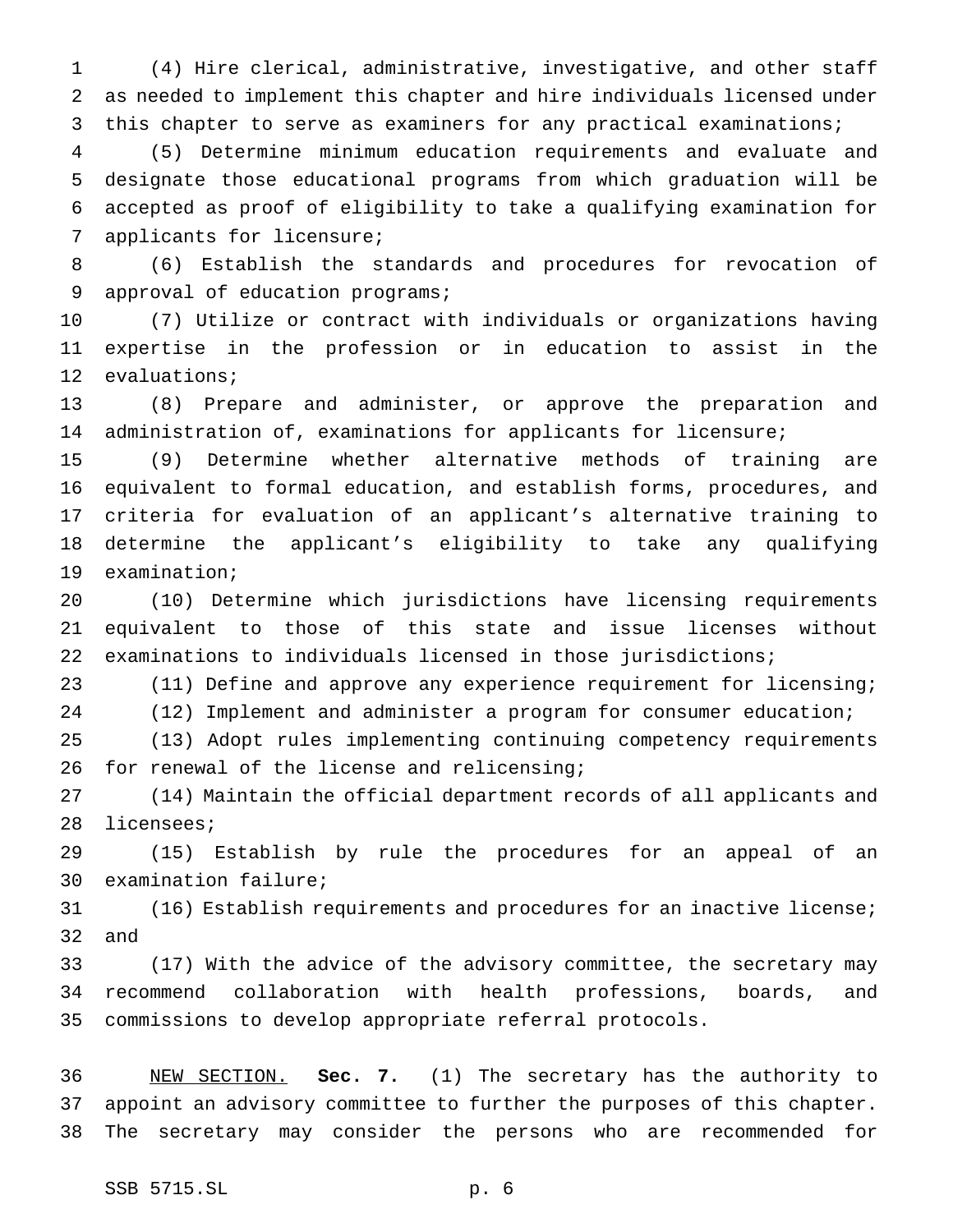appointment by the orthotic and prosthetic associations of the state. The committee is composed of five members, one member initially appointed for a term of one year, two for a term of two years, and two for a term of three years. Subsequent appointments are for terms of three years. No person may serve as a member of the committee for more than two consecutive terms. Members of the advisory committee must be residents of this state and citizens of the United States. The committee is composed of three individuals licensed in the category designated and engaged in rendering services to the public. Two members must at all times be holders of licenses for the practice of either prosthetics or orthotics, or both, in this state, except for the initial members of the advisory committee, all of whom must fulfill the requirements for licensure under this chapter. One member must be a practicing orthotist. One member must be a practicing prosthetist. One member must be licensed by the state as a physician licensed under chapter 18.57 or 18.71 RCW, specializing in orthopedic medicine or surgery or physiatry. Two members must represent the public at large and be unaffiliated directly or indirectly with the profession being credentialed but, to the extent possible, be consumers of orthotic and prosthetic services. The two members appointed to the advisory committee representing the public at large must have an interest in the rights of consumers of health services and must not be or have been a licensee of a health occupation committee or an employee of a health facility, nor derive his or her primary livelihood from the provision of health services at any level of responsibility.

 (2) The secretary may remove any member of the advisory committee for cause as specified by rule. In the case of a vacancy, the secretary shall appoint a person to serve for the remainder of the unexpired term.

 (3) The advisory committee may provide advice on matters specifically identified and requested by the secretary, such as applications for licenses.

 (4) The advisory committee may be requested by the secretary to approve an examination required for licensure under this chapter.

 (5) The advisory committee may be requested by the secretary to review and monitor the exemptions to requirements of certain orthoses and prostheses in this chapter and recommend to the secretary any statutory changes that may be needed to properly protect the public.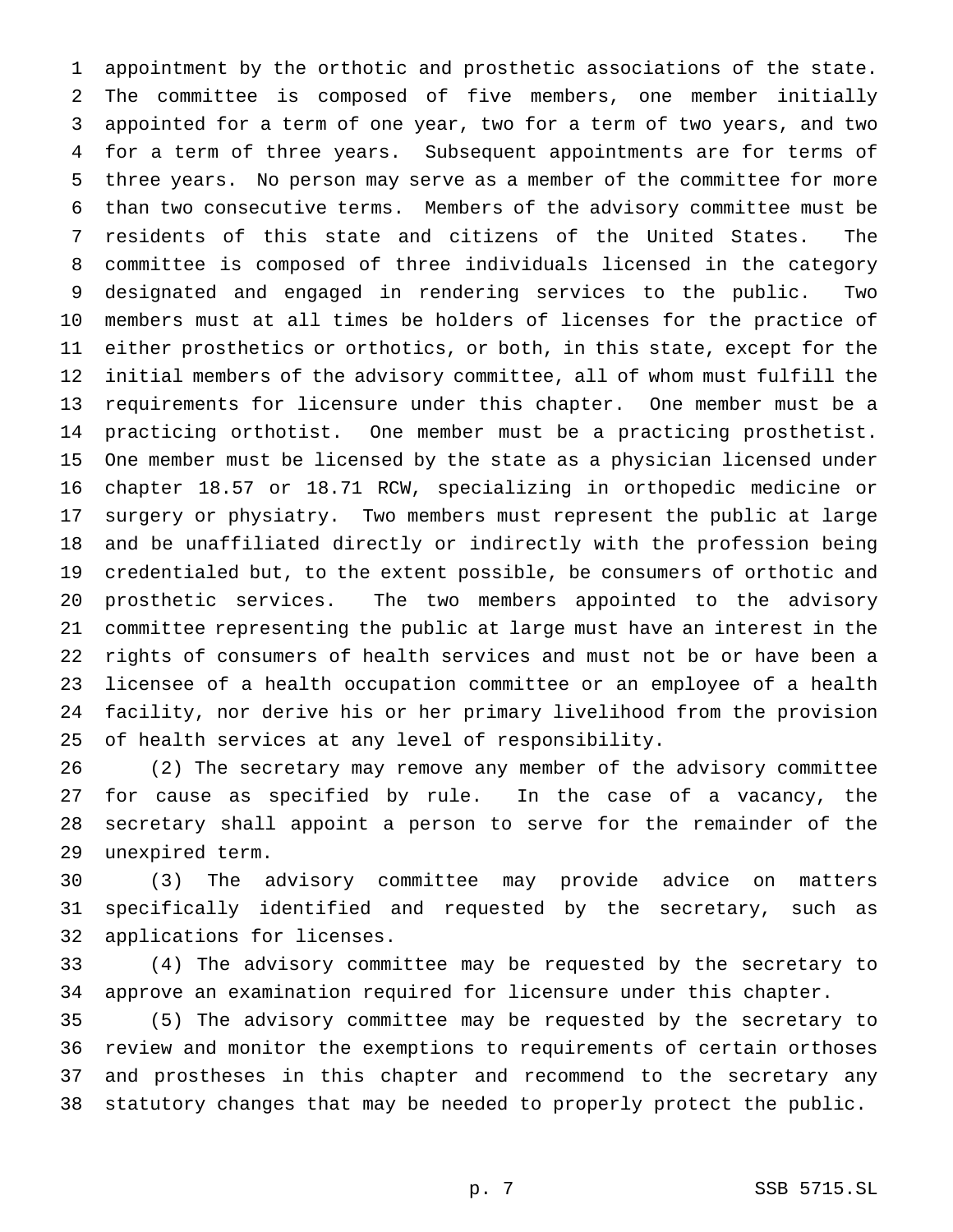(6) The advisory committee, at the request of the secretary, may recommend rules in accordance with the administrative procedure act, chapter 34.05 RCW, relating to standards for appropriateness of orthotic and prosthetic care.

 (7) The advisory committee shall meet at the times and places designated by the secretary and hold meetings during the year as necessary to provide advice to the secretary. The committee may elect a chair and a vice-chair. A majority of the members currently serving constitute a quorum.

 (8) Each member of an advisory committee shall be reimbursed for travel expenses as authorized in RCW 43.03.050 and 43.03.060. In addition, members of the committees shall be compensated in accordance with RCW 43.03.240 when engaged in the authorized business of their committees.

 (9) The secretary, members of advisory committees, or individuals acting on their behalf are immune from suit in any action, civil or criminal, based on any credentialing or disciplinary proceedings or other official acts performed in the course of their duties.

 NEW SECTION. **Sec. 8.** (1) An applicant must file a written application on forms provided by the department showing to the satisfaction of the secretary, in consultation with the advisory committee, that the applicant meets the following requirements:

 (a) The applicant possesses a baccalaureate degree with coursework appropriate for the profession approved by the secretary, or possesses equivalent training as determined by the secretary pursuant to subsections (3) and (5) of this section;

 (b) The applicant has the amount of formal training, including the hours of classroom education and clinical practice, in areas of study as the secretary deems necessary and appropriate;

 (c) The applicant has completed a clinical internship or residency in the professional area for which a license is sought in accordance with the standards, guidelines, or procedures for clinical internships or residencies inside or outside the state as established by the secretary, or that are otherwise substantially equivalent to the standards commonly accepted in the fields of orthotics and prosthetics as determined by the secretary pursuant to subsections (3) and (5) of this section. The secretary must set the internship as at least one year.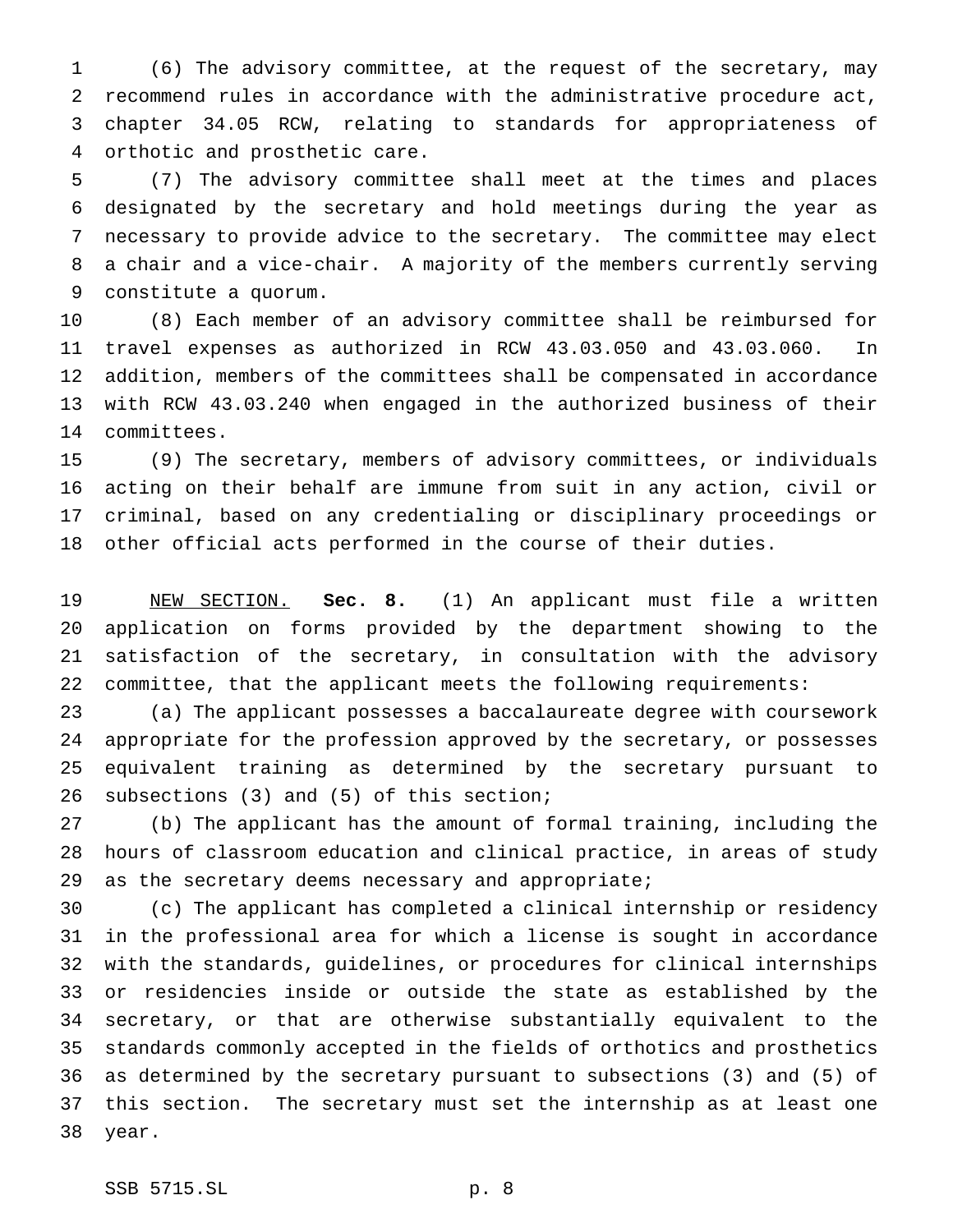(2) An applicant for licensure as either an orthotist or prosthetist must pass all written and practical examinations that are required and approved by the secretary in consultation with the advisory committee.

 (3) The standards and requirements for licensure established by the secretary must be substantially equal to the standards commonly accepted in the fields of orthotics and prosthetics.

 (4) An applicant failing to make the required grade in the first examination may take up to three subsequent examinations as the applicant desires upon prepaying a fee, determined by the secretary under RCW 43.70.250, for each subsequent examination. Upon failing four examinations, the secretary may invalidate the original application and require remedial education before the person may take future examinations.

 (5) The secretary may waive some of the education, examination, or experience requirements of this section if the secretary determines that the applicant meets alternative standards, established by the secretary through rule, that are substantially equivalent to the requirements in subsections (1) and (2) of this section.

 NEW SECTION. **Sec. 9.** The secretary may grant a license without an examination for those applicants who have practiced full time for five of the six years prior to the effective date of this act and who have provided comprehensive orthotic or prosthetic, or orthotic and prosthetic, services in an established practice. This section applies only to those individuals who apply within one year of the effective date of this act.

 NEW SECTION. **Sec. 10.** An applicant holding a license in another state or a territory of the United States may be licensed to practice in this state without examination if the secretary determines that the other jurisdiction's credentialing standards are substantially equivalent to the standards in this jurisdiction.

 NEW SECTION. **Sec. 11.** The uniform disciplinary act, chapter 18.130 RCW, governs the issuance and denial of licenses, unauthorized practice, and the discipline of persons licensed under this chapter. The secretary is the disciplining authority under this chapter.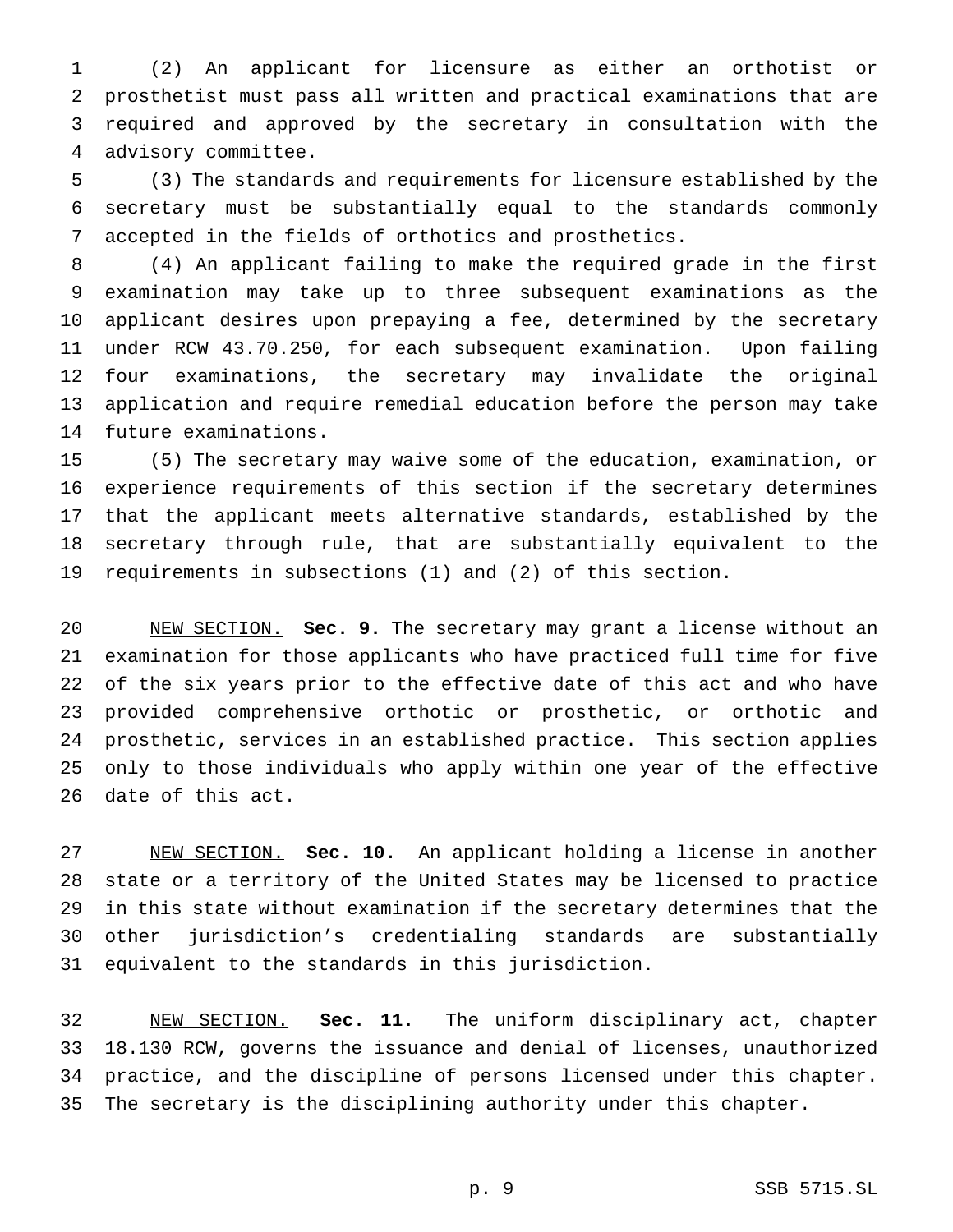NEW SECTION. **Sec. 12.** This chapter is known and may be cited as the orthotics and prosthetics practice act.

 **Sec. 13.** RCW 18.130.040 and 1996 c 200 s 32 and 1996 c 81 s 5 are each reenacted and amended to read as follows:

 (1) This chapter applies only to the secretary and the boards and commissions having jurisdiction in relation to the professions licensed under the chapters specified in this section. This chapter does not apply to any business or profession not licensed under the chapters specified in this section.

 (2)(a) The secretary has authority under this chapter in relation to the following professions:

(i) Dispensing opticians licensed under chapter 18.34 RCW;

(ii) Naturopaths licensed under chapter 18.36A RCW;

(iii) Midwives licensed under chapter 18.50 RCW;

(iv) Ocularists licensed under chapter 18.55 RCW;

 (v) Massage operators and businesses licensed under chapter 18.108 RCW;

(vi) Dental hygienists licensed under chapter 18.29 RCW;

(vii) Acupuncturists licensed under chapter 18.06 RCW;

 (viii) Radiologic technologists certified and X-ray technicians registered under chapter 18.84 RCW;

 (ix) Respiratory care practitioners certified under chapter 18.89 RCW;

(x) Persons registered or certified under chapter 18.19 RCW;

 (xi) Persons registered as nursing pool operators under chapter 18.52C RCW;

 (xii) Nursing assistants registered or certified under chapter 18.79 RCW;

 (xiii) Health care assistants certified under chapter 18.135 RCW; (xiv) Dietitians and nutritionists certified under chapter 18.138

RCW;

 (xv) Sex offender treatment providers certified under chapter 18.155 RCW;

 (xvi) Persons licensed and certified under chapter 18.73 RCW or RCW 18.71.205;

 (xvii) Persons registered as adult family home providers and 37 resident managers under RCW 18.48.020; ((and))

38 (xviii) Denturists licensed under chapter 18.30 RCW; and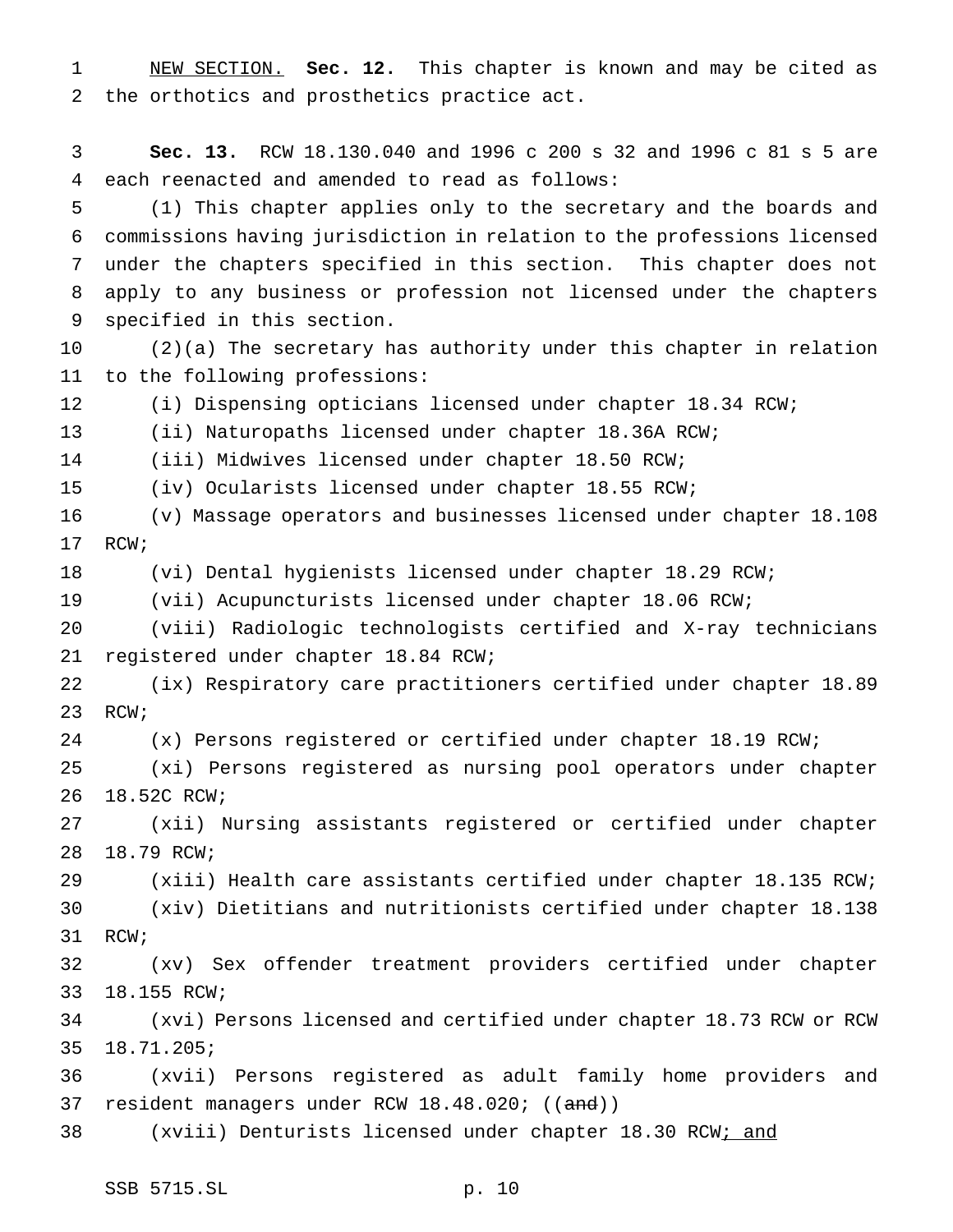(xix) Orthotists and prosthetists licensed under chapter 18.-- RCW (sections 2 through 12 of this act). (b) The boards and commissions having authority under this chapter are as follows: (i) The podiatric medical board as established in chapter 18.22 RCW; (ii) The chiropractic quality assurance commission as established in chapter 18.25 RCW; (iii) The dental quality assurance commission as established in chapter 18.32 RCW; (iv) The board of hearing and speech as established in chapter 18.35 RCW; (v) The board of examiners for nursing home administrators as established in chapter 18.52 RCW; (vi) The optometry board as established in chapter 18.54 RCW governing licenses issued under chapter 18.53 RCW; (vii) The board of osteopathic medicine and surgery as established in chapter 18.57 RCW governing licenses issued under chapters 18.57 and 18.57A RCW; (viii) The board of pharmacy as established in chapter 18.64 RCW governing licenses issued under chapters 18.64 and 18.64A RCW; (ix) The medical quality assurance commission as established in chapter 18.71 RCW governing licenses and registrations issued under chapters 18.71 and 18.71A RCW; (x) The board of physical therapy as established in chapter 18.74 RCW; (xi) The board of occupational therapy practice as established in chapter 18.59 RCW; (xii) The nursing care quality assurance commission as established in chapter 18.79 RCW governing licenses issued under that chapter; (xiii) The examining board of psychology and its disciplinary committee as established in chapter 18.83 RCW; and (xiv) The veterinary board of governors as established in chapter 18.92 RCW. (3) In addition to the authority to discipline license holders, the disciplining authority has the authority to grant or deny licenses based on the conditions and criteria established in this chapter and the chapters specified in subsection (2) of this section. This chapter also governs any investigation, hearing, or proceeding relating to